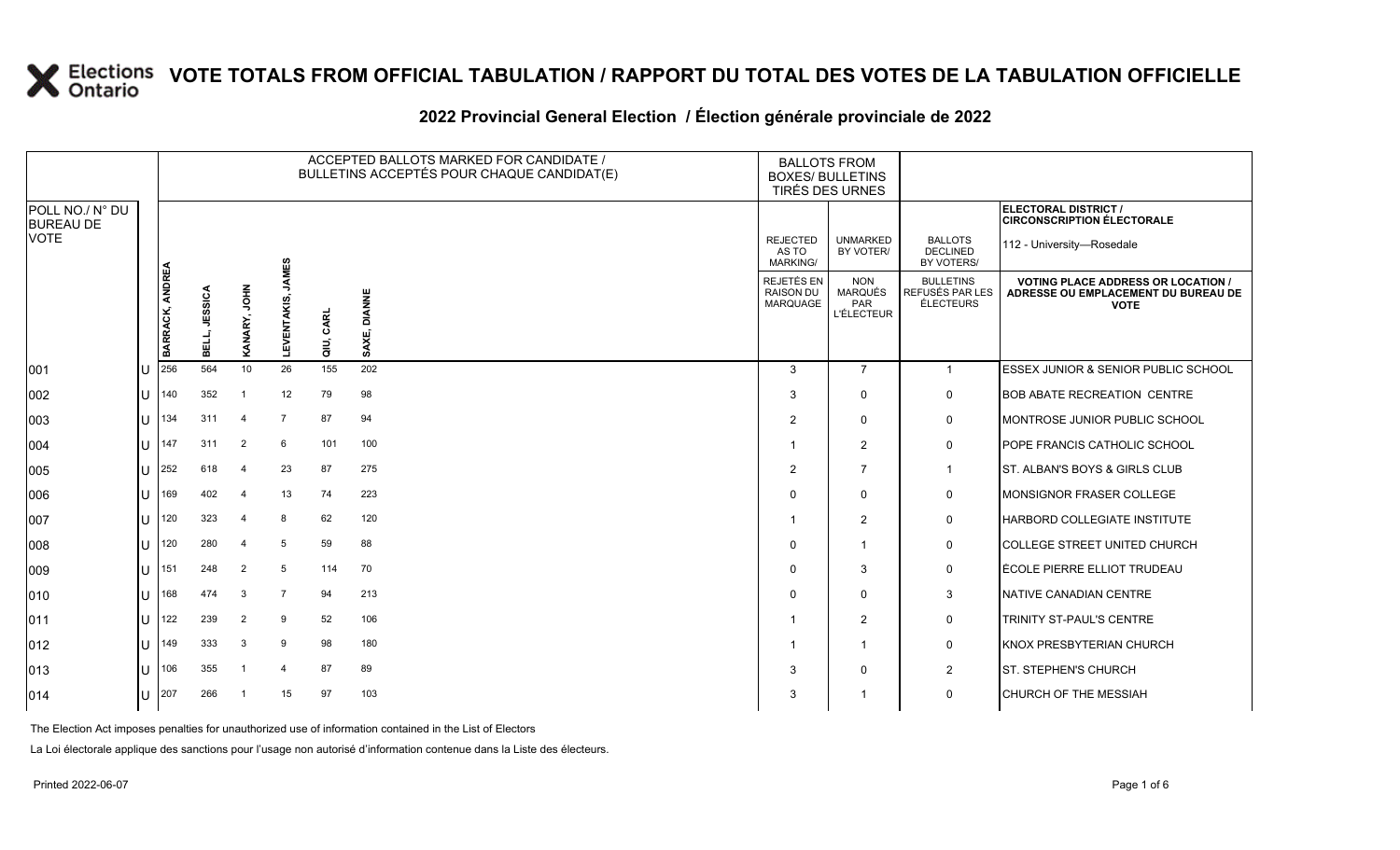### **2022 Provincial General Election / Élection générale provinciale de 2022**

|                                     |                  |                 | ACCEPTED BALLOTS MARKED FOR CANDIDATE /<br><b>BALLOTS FROM</b><br>BULLETINS ACCEPTÉS POUR CHAQUE CANDIDAT(E)<br><b>BOXES/ BULLETINS</b><br>TIRÉS DES URNES |                |                             |           |                |                                                          |                                                          |                                                  |                                                                                                 |
|-------------------------------------|------------------|-----------------|------------------------------------------------------------------------------------------------------------------------------------------------------------|----------------|-----------------------------|-----------|----------------|----------------------------------------------------------|----------------------------------------------------------|--------------------------------------------------|-------------------------------------------------------------------------------------------------|
| POLL NO./ N° DU<br><b>BUREAU DE</b> |                  |                 |                                                                                                                                                            |                |                             |           |                |                                                          |                                                          |                                                  | ELECTORAL DISTRICT /<br><b>CIRCONSCRIPTION ÉLECTORALE</b>                                       |
| <b>VOTE</b>                         |                  |                 |                                                                                                                                                            |                |                             |           |                | <b>REJECTED</b><br>AS TO<br><b>MARKING/</b>              | <b>UNMARKED</b><br>BY VOTER/                             | <b>BALLOTS</b><br><b>DECLINED</b><br>BY VOTERS/  | 112 - University-Rosedale                                                                       |
|                                     |                  | BARRACK, ANDREA | BELL, JESSICA                                                                                                                                              | KANARY, JOHN   | <b>JAMES</b><br>LEVENTAKIS, | QIU, CARL | SAXE, DIANNE   | <b>REJETÉS EN</b><br><b>RAISON DU</b><br><b>MARQUAGE</b> | <b>NON</b><br><b>MARQUÉS</b><br>PAR<br><b>L'ÉLECTEUR</b> | <b>BULLETINS</b><br>REFUSÉS PAR LES<br>ÉLECTEURS | <b>VOTING PLACE ADDRESS OR LOCATION /</b><br>ADRESSE OU EMPLACEMENT DU BUREAU DE<br><b>VOTE</b> |
| 015                                 |                  | 262             | 255                                                                                                                                                        | $\mathbf{1}$   | 25                          | 261       | 147            | -1                                                       | 6                                                        | $\mathbf 0$                                      | WINDSOR ARMS HOTEL & SPAS INC.                                                                  |
| 016                                 | ΙU               | 288             | 234                                                                                                                                                        | $\overline{4}$ | 8                           | 256       | 126            | 0                                                        | 2                                                        | 0                                                | CHURCH OF THE REDEEMER                                                                          |
| 017                                 |                  | 60              | 176                                                                                                                                                        | 3              | 5                           | 34        | 53             | -1                                                       | $\Omega$                                                 | $\mathbf 0$                                      | HART HOUSE-UNIVERSITY OF TORONTO                                                                |
| 018                                 |                  | 86              | 198                                                                                                                                                        | $\overline{1}$ | 7                           | 56        | 37             |                                                          |                                                          | $\mathbf{1}$                                     | CECIL COMMUNITY CENTRE                                                                          |
| 019                                 | lυ               | 427             | 249                                                                                                                                                        | $\overline{2}$ | 24                          | 367       | 184            |                                                          | 2                                                        | 0                                                | <b>STONE CHURCH</b>                                                                             |
| 020                                 |                  | 117             | 118                                                                                                                                                        |                | 9                           | 104       | 48             | 0                                                        | 0                                                        | $\mathbf{1}$                                     | ST. JOSEPH'S COLLEGE                                                                            |
| 021                                 |                  | 94              | 241                                                                                                                                                        | 8              | $\overline{7}$              | 54        | 25             | -1                                                       | $\Omega$                                                 | $\mathbf 1$                                      | <b>ST. PATRICK'S DIOCESE</b>                                                                    |
| 022                                 | ПT               | 199             | 88                                                                                                                                                         | 2              | 7                           | 191       | 126            | $\Omega$                                                 | $\Omega$                                                 | $\mathbf{1}$                                     | ROSEDALE PRESBYTERIAN CHURCH                                                                    |
| 023                                 | IП               | 214             | 58                                                                                                                                                         |                | 8                           | 169       | 112            | -1                                                       | 2                                                        | 0                                                | ROSEDALE JUNIOR PUBLIC SCHOOL                                                                   |
| 024                                 |                  | 169             | 148                                                                                                                                                        | $\overline{4}$ | 9                           | 90        | 62             | 3                                                        | 3                                                        | 0                                                | TORONTO REFERENCE LIBRARY                                                                       |
| 025                                 | Ш                | 210             | 234                                                                                                                                                        | $\overline{2}$ | 9                           | 130       | 48             | $\Omega$                                                 | $\Omega$                                                 | 0                                                | ST. PAUL'S BLOOR STREET                                                                         |
| 026                                 | ПT               | 426             | 144                                                                                                                                                        | $\overline{2}$ | -9                          | 377       | 275            | -1                                                       | 4                                                        | 0                                                | OUR LADY OF PERPETUAL HELP SCHOOL                                                               |
| 027                                 |                  | 215             | 80                                                                                                                                                         | $\Omega$       | 19                          | 254       | 107            |                                                          | 2                                                        | $\mathbf 0$                                      | ROSEDALE UNITED CHURCH                                                                          |
| 400                                 | $\parallel$   10 |                 | 19                                                                                                                                                         | $\Omega$       | $\overline{0}$              | 13        | $\overline{2}$ | $\Omega$                                                 | $\Omega$                                                 | 0                                                | <b>LEONARDO COURT</b>                                                                           |

The Election Act imposes penalties for unauthorized use of information contained in the List of Electors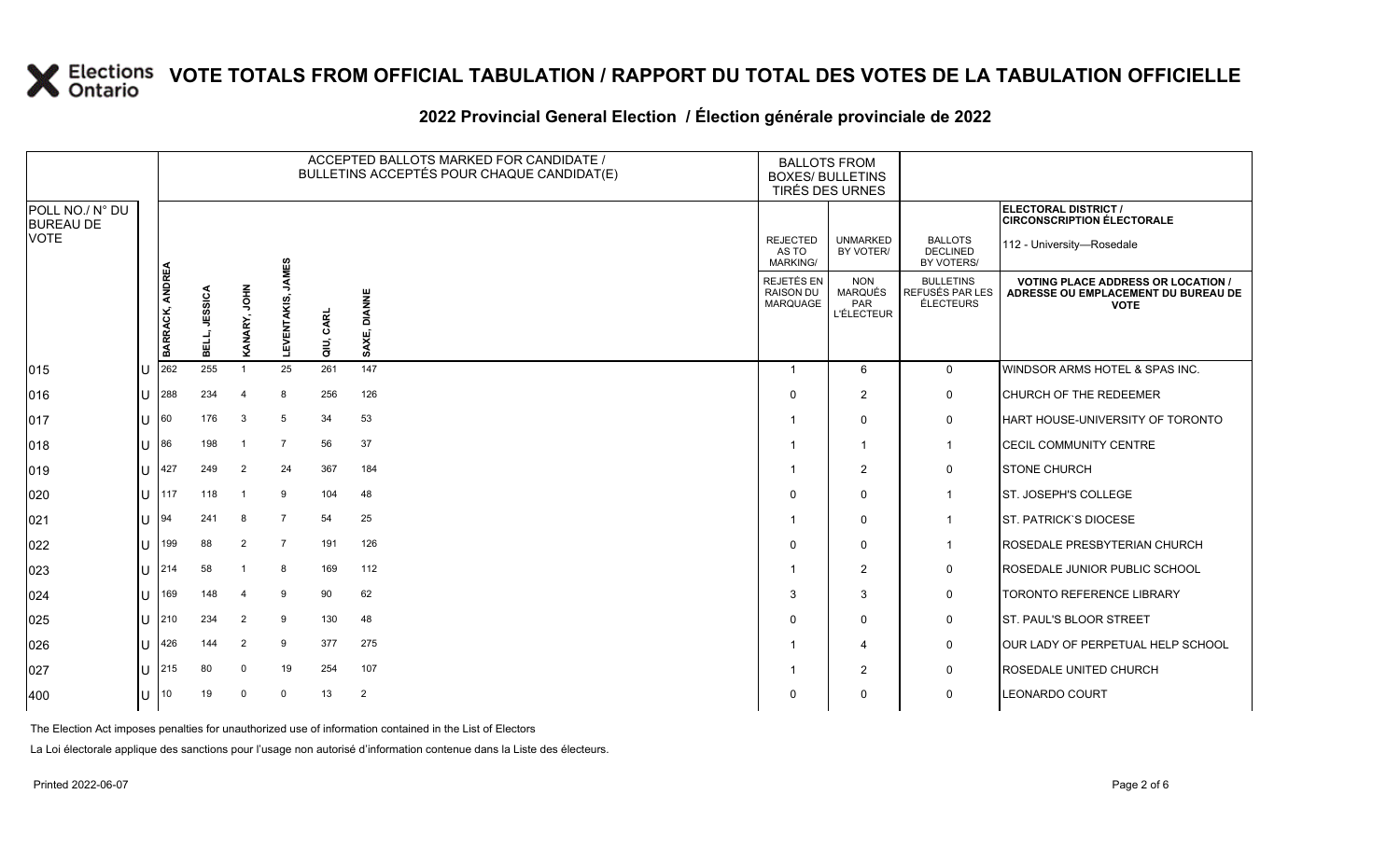#### **2022 Provincial General Election / Élection générale provinciale de 2022**

|                                     |   |                 |                |                |                             |           | ACCEPTED BALLOTS MARKED FOR CANDIDATE /<br>BULLETINS ACCEPTÉS POUR CHAQUE CANDIDAT(E) | <b>BALLOTS FROM</b><br><b>BOXES/ BULLETINS</b><br>TIRÉS DES URNES |                                                   |                                                  |                                                                                                 |
|-------------------------------------|---|-----------------|----------------|----------------|-----------------------------|-----------|---------------------------------------------------------------------------------------|-------------------------------------------------------------------|---------------------------------------------------|--------------------------------------------------|-------------------------------------------------------------------------------------------------|
| POLL NO./ N° DU<br><b>BUREAU DE</b> |   |                 |                |                |                             |           |                                                                                       |                                                                   |                                                   |                                                  | <b>ELECTORAL DISTRICT /</b><br><b>CIRCONSCRIPTION ÉLECTORALE</b>                                |
| <b>VOTE</b>                         |   |                 |                |                |                             |           |                                                                                       | <b>REJECTED</b><br>AS TO<br><b>MARKING/</b>                       | <b>UNMARKED</b><br>BY VOTER/                      | <b>BALLOTS</b><br><b>DECLINED</b><br>BY VOTERS/  | 112 - University-Rosedale                                                                       |
|                                     |   | BARRACK, ANDREA | BELL, JESSICA  | KANARY, JOHN   | <b>JAMES</b><br>LEVENTAKIS, | QIU, CARL | <b>DIANNE</b><br>SAXE,                                                                | REJETÉS EN<br><b>RAISON DU</b><br>MARQUAGE                        | <b>NON</b><br>MARQUÉS<br>PAR<br><b>L'ÉLECTEUR</b> | <b>BULLETINS</b><br>REFUSÉS PAR LES<br>ÉLECTEURS | <b>VOTING PLACE ADDRESS OR LOCATION /</b><br>ADRESSE OU EMPLACEMENT DU BUREAU DE<br><b>VOTE</b> |
| 401                                 | U | 38              | 52             | 3              | -1                          | 14        | 16                                                                                    | $\mathbf 0$                                                       | $\overline{1}$                                    | $\mathsf{O}$                                     | SENATOR DAVID CROLL APARTMENTS                                                                  |
| 402                                 | U | 18              | 37             | -1             | $\mathbf 0$                 | 10        | $\mathbf{3}$                                                                          |                                                                   | 0                                                 | -1                                               | <b>KENSINGTON MANOR</b>                                                                         |
| 403                                 | U | 75              | 66             | 4              | 5                           | 17        | 32                                                                                    | $\Omega$                                                          | $\overline{1}$                                    | -1                                               | <b>RAMSDEN PLACE</b>                                                                            |
| 404                                 |   | $\mathbf{U}$ 30 | $\overline{2}$ | $\mathbf 0$    | 0                           | 31        | 5                                                                                     | $\Omega$                                                          | 0                                                 | 0                                                | <b>RENAISSANCE PLAZA</b>                                                                        |
| 405                                 | U | 64              | 63             | $\overline{1}$ | $\overline{2}$              | 29        | 14                                                                                    | $\Omega$                                                          | 0                                                 | 0                                                | THE SUMMERHILL                                                                                  |
| 406                                 | U | 29              |                | $\mathbf 0$    | 4                           | 34        | 16                                                                                    | $\Omega$                                                          | $\mathbf 0$                                       | 0                                                | THORNWOOD I                                                                                     |
| 407                                 | U | 26              | 8              | 0              | 0                           | 25        | 23                                                                                    | $\Omega$                                                          | 0                                                 | 0                                                | <b>THORNWOOD II</b>                                                                             |
| 408                                 | U | 53              | 33             | 2              | 8                           | 38        | 13                                                                                    | $\Omega$                                                          | $\Omega$                                          | 0                                                | MEMPHIS CONDOMINIUM                                                                             |
| 409                                 |   | $11$ 41         | 37             | $\mathbf{1}$   | -1                          | 27        | 11                                                                                    | $\Omega$                                                          | $\mathbf 0$                                       | 0                                                | 57 CHARLES AT BAY                                                                               |
| 410                                 | U | 18              | $\overline{2}$ | $\mathbf 0$    | 0                           | 44        | 14                                                                                    | $\Omega$                                                          | 0                                                 | 0                                                | 1166 BAY                                                                                        |
| 411                                 | U | 65              | 79             | $\mathbf 0$    | $\mathbf 0$                 | 48        | 23                                                                                    | 4                                                                 | 0                                                 | 0                                                | <b>ONE PARK LANE</b>                                                                            |
| 412                                 | U | 168             | 78             | 2              | 3                           | 65        | 54                                                                                    | $\Omega$                                                          | $\mathbf 0$                                       | 0                                                | MANULIFE CENTRE                                                                                 |
| 413                                 | U | $ 30\rangle$    | 14             | $\overline{1}$ | -1                          | 38        | 6                                                                                     |                                                                   | 0                                                 | 0                                                | 18 YORKVILLE & THE VILLAS                                                                       |
| 414                                 | U | 30              | 23             | 2              | $\mathbf 0$                 | 19        | $\overline{2}$                                                                        | 0                                                                 | 0                                                 | 0                                                | THE UPTOWN RESIDENCES                                                                           |

The Election Act imposes penalties for unauthorized use of information contained in the List of Electors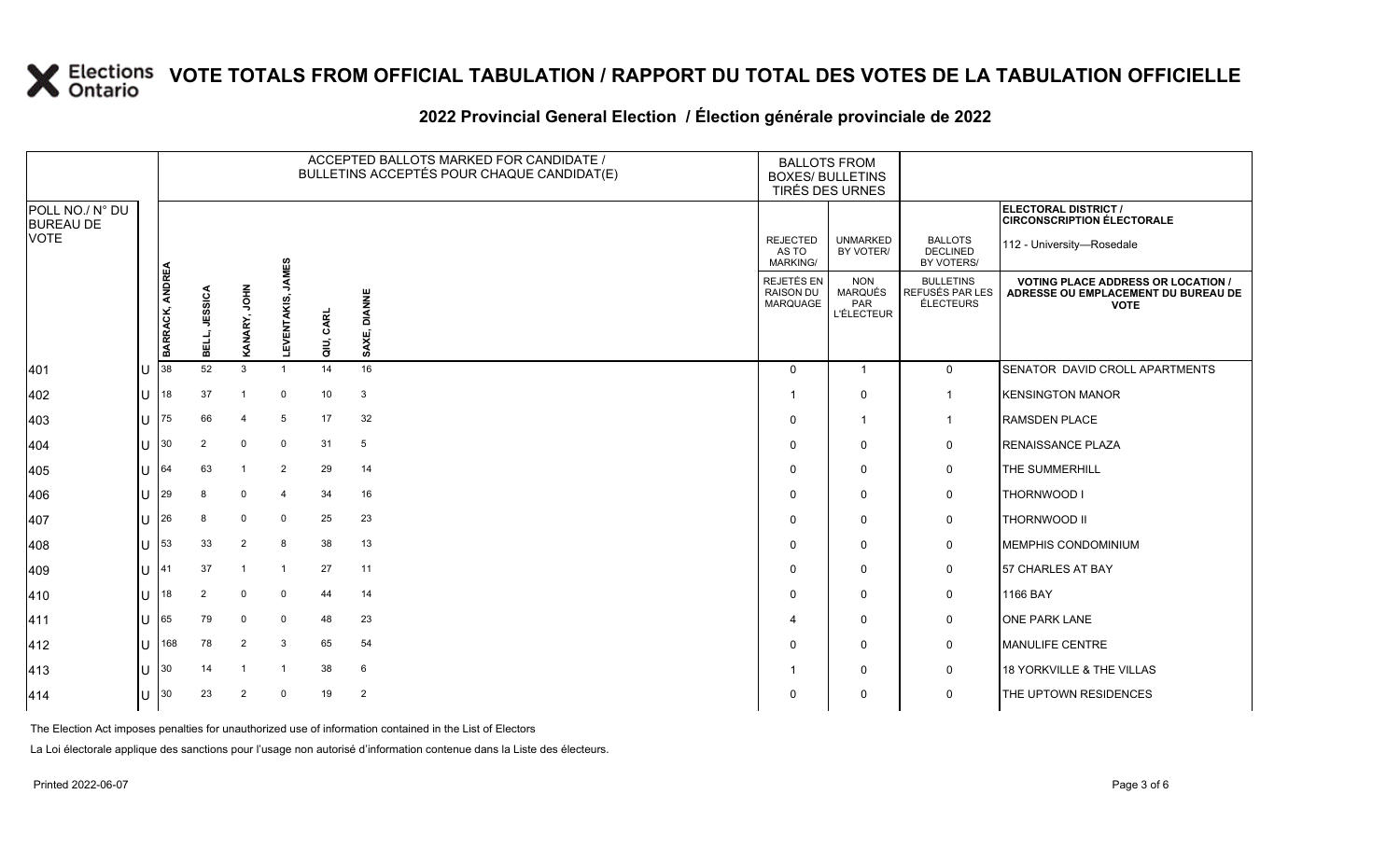### **2022 Provincial General Election / Élection générale provinciale de 2022**

|                                     |    | ACCEPTED BALLOTS MARKED FOR CANDIDATE /<br>BULLETINS ACCEPTÉS POUR CHAQUE CANDIDAT(E) |               |                         |                             |           |                        |                                             | <b>BALLOTS FROM</b><br><b>BOXES/ BULLETINS</b><br>TIRÉS DES URNES |                                                  |                                                                                                 |
|-------------------------------------|----|---------------------------------------------------------------------------------------|---------------|-------------------------|-----------------------------|-----------|------------------------|---------------------------------------------|-------------------------------------------------------------------|--------------------------------------------------|-------------------------------------------------------------------------------------------------|
| POLL NO./ N° DU<br><b>BUREAU DE</b> |    |                                                                                       |               |                         |                             |           |                        |                                             |                                                                   |                                                  | ELECTORAL DISTRICT /<br><b>CIRCONSCRIPTION ÉLECTORALE</b>                                       |
| <b>VOTE</b>                         |    |                                                                                       |               |                         |                             |           |                        | <b>REJECTED</b><br>AS TO<br><b>MARKING/</b> | <b>UNMARKED</b><br>BY VOTER/                                      | <b>BALLOTS</b><br><b>DECLINED</b><br>BY VOTERS/  | 112 - University-Rosedale                                                                       |
|                                     |    | BARRACK, ANDREA                                                                       | BELL, JESSICA | KANARY, JOHN            | <b>JAMES</b><br>LEVENTAKIS, | QIU, CARL | <b>DIANNE</b><br>SAXE, | REJETÉS EN<br><b>RAISON DU</b><br>MARQUAGE  | <b>NON</b><br><b>MARQUÉS</b><br>PAR<br>L'ÉLECTEUR                 | <b>BULLETINS</b><br>REFUSÉS PAR LES<br>ÉLECTEURS | <b>VOTING PLACE ADDRESS OR LOCATION /</b><br>ADRESSE OU EMPLACEMENT DU BUREAU DE<br><b>VOTE</b> |
| 415                                 |    | 25                                                                                    | 36            | $\Omega$                | $\Omega$                    | 14        | 3                      | $\Omega$                                    | $\mathbf 0$                                                       | $\overline{0}$                                   | <b>BURANO CONDOMINIUM</b>                                                                       |
| 416                                 | U  | 29                                                                                    | 23            | $\mathbf 0$             | -1                          | 26        | $6\phantom{1}6$        | $\Omega$                                    | 0                                                                 | 0                                                | LUMIERE CONDOMINIUMS ON BAY                                                                     |
| 417                                 | U  | 22                                                                                    | 28            | 3                       | $\mathbf 0$                 | 13        | 16                     |                                             | $\mathbf 0$                                                       | $\pmb{0}$                                        | THE PENROSE                                                                                     |
| 418                                 | U  | 17                                                                                    | 18            | $\mathbf 0$             | $\mathbf 0$                 | 8         | $6\phantom{1}6$        | $\Omega$                                    | $\mathbf 0$                                                       | $\mathsf{O}$                                     | <b>CONSERVATORY TOWER</b>                                                                       |
| 419                                 | U  | 41                                                                                    | 23            | 2                       | $\mathbf 0$                 | 47        | 13                     | $\Omega$                                    | $\mathbf 0$                                                       | 0                                                | ONE BLOOR STREET EAST                                                                           |
| 420                                 | U  | 43                                                                                    | 32            | $\overline{1}$          | $\overline{1}$              | 21        | 9                      | $\Omega$                                    | $\mathbf 0$                                                       | 0                                                | BLOOR STREET NEIGHBOURHOOD                                                                      |
| 421                                 | U. | 77                                                                                    | 111           | $\overline{1}$          | $\overline{1}$              | 51        | 17                     | $\Omega$                                    | $\overline{1}$                                                    | $\overline{1}$                                   | THE RESIDENCES OF COLLEGE PARK                                                                  |
| 422                                 | U  | 24                                                                                    | 33            |                         | 2                           | 17        | 11                     | $\Omega$                                    | $\mathbf 0$                                                       | $\mathsf{O}$                                     | <b>COLLEGE PARK SUITES</b>                                                                      |
| 423                                 | U  | 60                                                                                    | 86            | 2                       | $\overline{7}$              | 57        | 17                     | $\Omega$                                    | $\mathbf 0$                                                       | 0                                                | THE LIBERTIES                                                                                   |
| 424                                 | U  | 63                                                                                    | 84            | $\overline{\mathbf{4}}$ | $\overline{4}$              | 37        | 15                     | 8                                           | $\Omega$                                                          | $\mathbf 0$                                      | <b>HORIZON ON BAY</b>                                                                           |
| 425                                 | U  | 46                                                                                    | 57            | $\overline{1}$          | 5                           | 30        | 13                     | $\Omega$                                    | $\mathbf 0$                                                       | 0                                                | <b>MINTO PLAZA</b>                                                                              |
| 426                                 | U  | 55                                                                                    | 73            | 2                       | 3                           | 17        | 12                     | $\Omega$                                    | $\mathbf 0$                                                       | $\mathsf{O}$                                     | <b>RESIDENCES ON BLOOR</b>                                                                      |
| 427                                 | U  | 81                                                                                    | 23            | $\mathbf 0$             | $\mathbf 0$                 | 35        | 32                     | $\Omega$                                    | $\mathbf 0$                                                       | $\mathsf{O}$                                     | <b>ROSEDALE GLEN</b>                                                                            |
| 428                                 | U  | 60                                                                                    | 38            | 2                       | -1                          | 50        | 24                     | $\Omega$                                    | 0                                                                 | $\mathbf 0$                                      | THE BELLAGIO                                                                                    |

The Election Act imposes penalties for unauthorized use of information contained in the List of Electors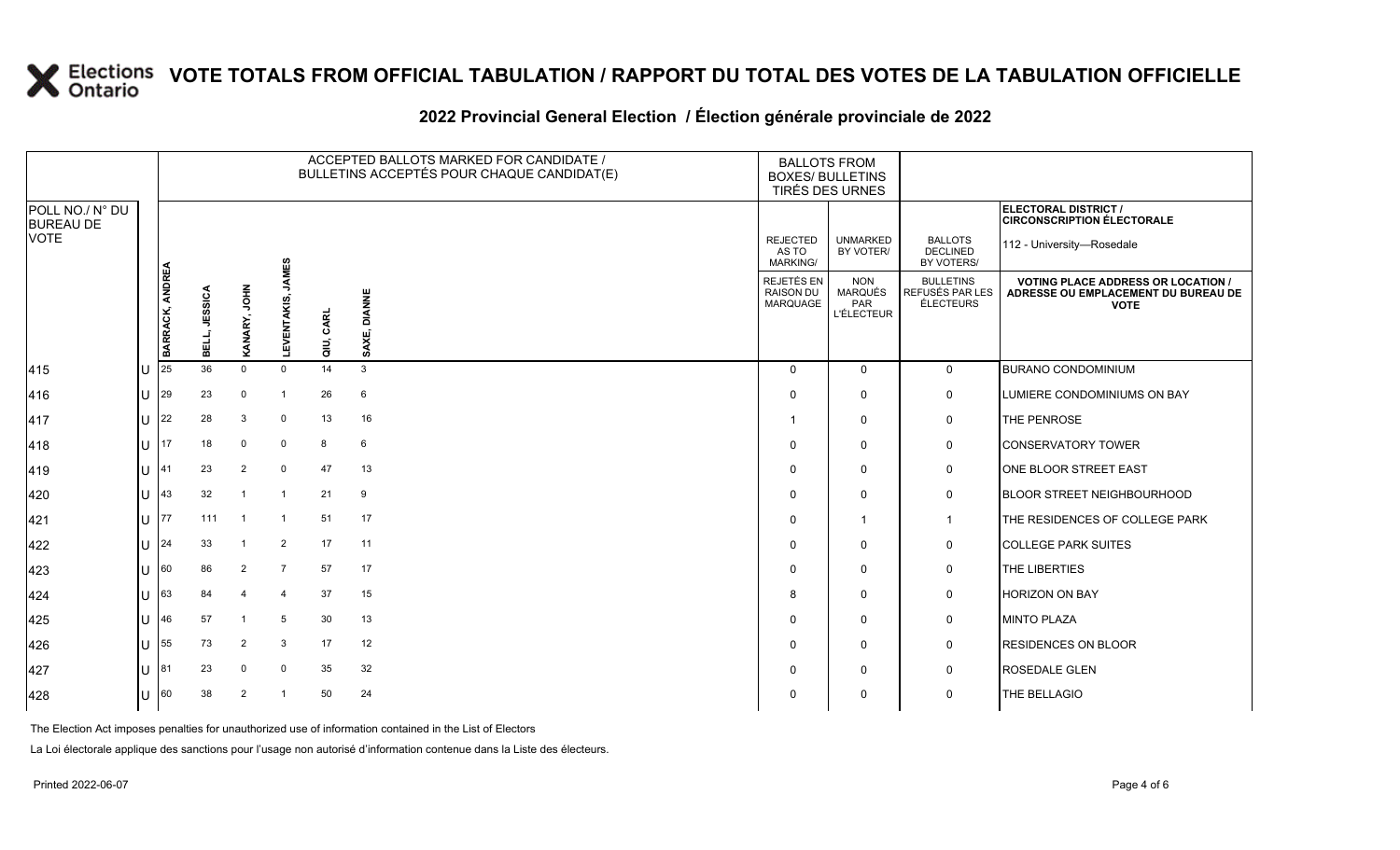### **2022 Provincial General Election / Élection générale provinciale de 2022**

|                                     |   |                 |               |              |                   | ACCEPTED BALLOTS MARKED FOR CANDIDATE /<br>BULLETINS ACCEPTÉS POUR CHAQUE CANDIDAT(E) | <b>BALLOTS FROM</b><br><b>BOXES/ BULLETINS</b> | TIRÉS DES URNES                            |                                                   |                                                  |                                                                                                 |
|-------------------------------------|---|-----------------|---------------|--------------|-------------------|---------------------------------------------------------------------------------------|------------------------------------------------|--------------------------------------------|---------------------------------------------------|--------------------------------------------------|-------------------------------------------------------------------------------------------------|
| POLL NO./ N° DU<br><b>BUREAU DE</b> |   |                 |               |              |                   |                                                                                       |                                                |                                            |                                                   |                                                  | ELECTORAL DISTRICT /<br><b>CIRCONSCRIPTION ÉLECTORALE</b>                                       |
| VOTE                                |   |                 |               |              |                   |                                                                                       |                                                | <b>REJECTED</b><br>AS TO<br>MARKING/       | <b>UNMARKED</b><br>BY VOTER/                      | <b>BALLOTS</b><br><b>DECLINED</b><br>BY VOTERS/  | 112 - University-Rosedale                                                                       |
|                                     |   | BARRACK, ANDREA | BELL, JESSICA | KANARY, JOHN | LEVENTAKIS, JAMES | QIU, CARL                                                                             | SAXE, DIANNE                                   | REJETÉS EN<br><b>RAISON DU</b><br>MARQUAGE | <b>NON</b><br>MARQUÉS<br>PAR<br><b>L'ÉLECTEUR</b> | <b>BULLETINS</b><br>REFUSÉS PAR LES<br>ÉLECTEURS | <b>VOTING PLACE ADDRESS OR LOCATION /</b><br>ADRESSE OU EMPLACEMENT DU BUREAU DE<br><b>VOTE</b> |
| 429                                 |   | 37              | 39            | $\mathbf 0$  | 8                 | 31                                                                                    | 23                                             | $\Omega$                                   | $\mathbf{0}$                                      | $\mathbf 0$                                      | 360 ON BLOOR                                                                                    |
| 430                                 | U | 60              | 39            | $\Omega$     |                   | 31                                                                                    | 38                                             | 0                                          | $\mathbf{0}$                                      | 0                                                | <b>IKENSINGTON APARTMENTS</b>                                                                   |
| 431                                 |   | 44              | 57            |              | $\mathbf 0$       | 16                                                                                    | 8                                              | 3                                          | $\mathbf 0$                                       | 0                                                | 250 DAVENPORT ROAD                                                                              |
| 700                                 | U | 20              | 10            | $\mathbf 0$  | 3                 | $\overline{2}$                                                                        | $\overline{0}$                                 |                                            | $\mathbf{0}$                                      | $\mathbf 0$                                      | <b>O'NEILL CENTRE</b>                                                                           |
| 701                                 |   |                 |               |              |                   |                                                                                       | COMBINED WITH 702 / COMBINÉ À 702              |                                            |                                                   |                                                  |                                                                                                 |
| 702                                 |   |                 | 12            | $\mathbf 0$  | $\mathbf 0$       | $\overline{4}$                                                                        | $\mathbf 0$                                    | $\Omega$                                   | $\mathbf 0$                                       | 0                                                | <b>BELLWOODS DUNDAS</b>                                                                         |
| 703                                 | U | 29              | 14            | $\mathbf 0$  | $\mathbf 0$       | 16                                                                                    | 12                                             | 0                                          | $\mathbf{0}$                                      | $\mathbf 0$                                      | <b>BELMONT HOUSE</b>                                                                            |
| 704                                 | U |                 | 8             | $\mathbf 0$  | $\mathbf 0$       | $\overline{7}$                                                                        | $\mathbf{3}$                                   | $\Omega$                                   | $\Omega$                                          | $\mathbf 0$                                      | <b>ANNEX RETIREMENT RESIDENCE</b>                                                               |
| 705                                 |   |                 |               |              |                   |                                                                                       | COMBINED WITH ADV002 / COMBINÉ À ADV002        |                                            |                                                   |                                                  |                                                                                                 |
| 706                                 |   |                 |               |              |                   |                                                                                       | COMBINED WITH 707 / COMBINÉ À 707              |                                            |                                                   |                                                  |                                                                                                 |
| 707                                 | U | 34              | 20            | 2            |                   | 15                                                                                    | 9                                              | $\Omega$                                   | $\overline{2}$                                    | 0                                                | <b>KENSINGTON GARDENS-SOUTH</b>                                                                 |
| 708                                 | U | 14              | 10            |              |                   | $\overline{4}$                                                                        | $\overline{\mathbf{1}}$                        | $\Omega$                                   | $\mathbf 0$                                       | $\mathbf 0$                                      | <b>ST. GEORGE CARE COMMUNITY</b>                                                                |
| 709                                 |   |                 |               |              |                   |                                                                                       | COMBINED WITH 710 / COMBINÉ À 710              |                                            |                                                   |                                                  |                                                                                                 |
| 710                                 |   | 38              | 9             | $\Omega$     | $\Omega$          | 22                                                                                    | 6                                              |                                            | $\mathbf 0$                                       | $\mathbf 0$                                      | <b>HAZELTON PLACE</b>                                                                           |

The Election Act imposes penalties for unauthorized use of information contained in the List of Electors